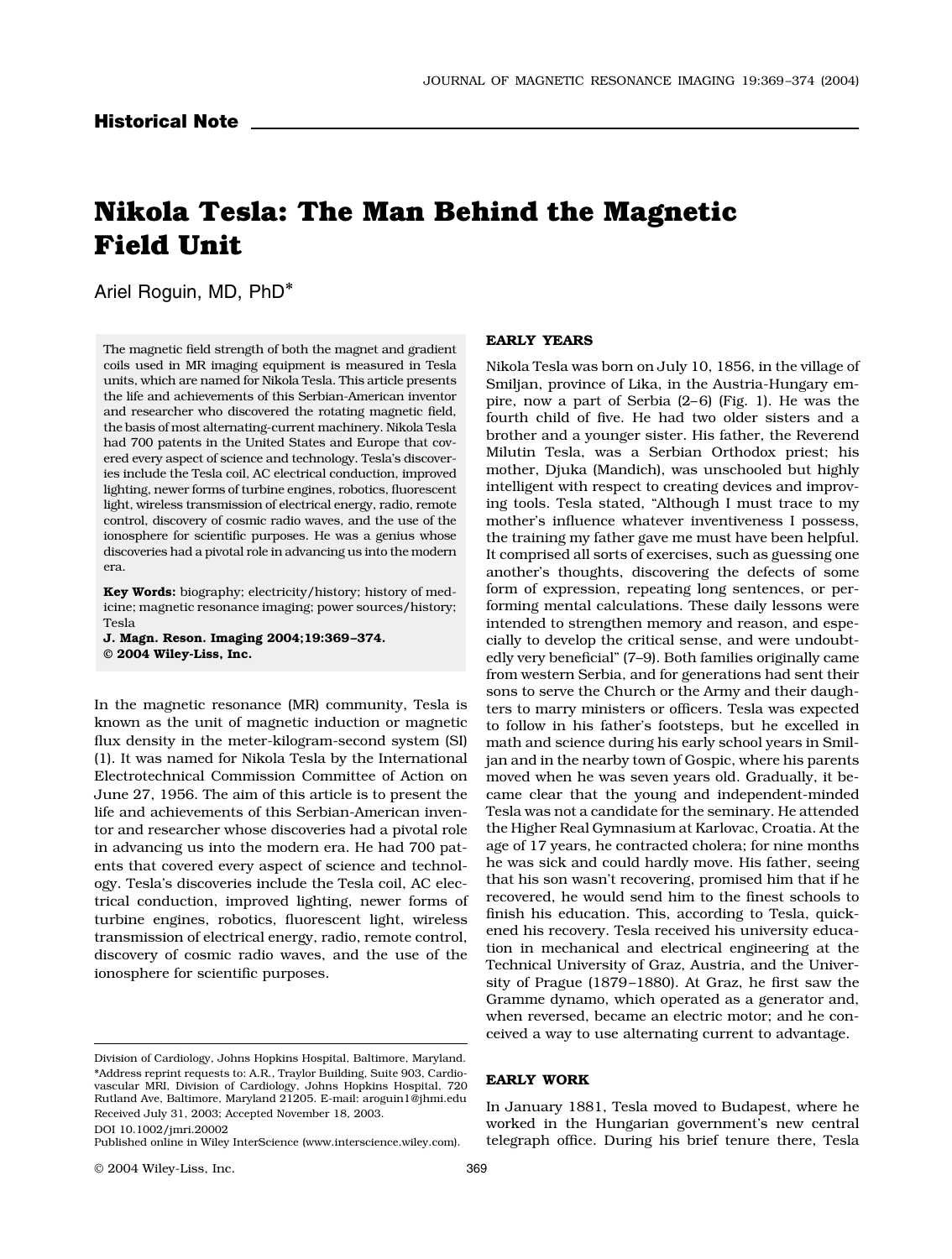invented a telephone amplifier that intensified weak electrical current. The following year, Tesla took a position with the Continental Edison Company in Paris, France (8). His job was to correct problems encountered at Edison plants in Germany and France, and while on assignment to Strasbourg in 1883, he constructed, during after-work hours, his first induction motor—a technological advance that would soon change the world  $(9-10)$ .

In Germany and France, he attempted to interest investors in his concept for an AC motor, but had no success. It was clear that in order to realize his idea, he would have to meet the greatest electrical engineer in the world: Thomas Alva Edison. In 1884, Tesla decided to move to the United States, where there were interesting developments in electrica1 engineering and more opportunities to receive funding for his research. He secured a position at the Edison research laboratory in New York City.

## **MOVING TO THE UNITED STATES**

At age 28, Nikola Tesla arrived in New York City and was shocked by what he discovered. "What I had left was beautiful, artistic, and fascinating in every way; what I saw here was machined, rough, and unattractive. America is a century behind Europe in civilization." The Serbian immigrant had four cents in his pocket, some mathematical computations, a drawing of an idea for a flying machine, and a letter of introduction from Charles Batchelor, one of Edison's business associates in Europe (9).

Electricity was first introduced to New York in the late 1870s. Edison's incandescent lamp had created an astonishing demand for electric power, and his direct current (DC) power station on Pearl Street in lower Manhattan was quickly becoming a monopoly. On the streets, single poles carried dozens of crooked crossbeams supporting sagging wires, and the exposed electrical wiring was a constant danger. In spite of the hazard, wealthy New Yorkers rushed to have their homes wired, the most important being the banker J.P. Morgan, who had invested heavily in Edison.

It was into this state of affairs that the 6'4" immigrant from eastern Europe entered Edison's office. Thrilled and terrified to meet his hero, Tesla handed Edison his letter of recommendation: It read: "My dear Edison: I know two great men and you are one of them. The other is this young man!" Tesla proceeded to describe the engineering work he had done, and his plans for an alternating current motor.

Both Tesla and Edison shared a common trait of genius, in that neither of them seemed to need much sleep. Edison could go for days, taking occasional catnaps on a sofa in his office. Tesla claimed that his working hours at the Edison Machine Works were 10:30 A.M. until 5 A.M. the next day. Even into old age Tesla said he only slept two or three hours a night. That's where the similarity ended, however. Tesla relied on moments of inspiration, perceiving the invention in his brain in precise detail before moving to the construction stage. Edison was a trial and error man who described invention as 5% inspiration and 95% perspi-



**Figure 1. A:** Tesla at 36 years old. **B:** Tesla at age 80.

ration. Edison was self-taught, while Tesla had a formal European education. Their relationship was stormy, largely due to disagreements over AC (Tesla's invention) vs. DC (Edison's invention) as the best means of generating and transmitting electrical current. It was only a matter of time until their differences would lead to conflict.

Investors approached Tesla and asked him to develop an improved method for arc lighting. Although this was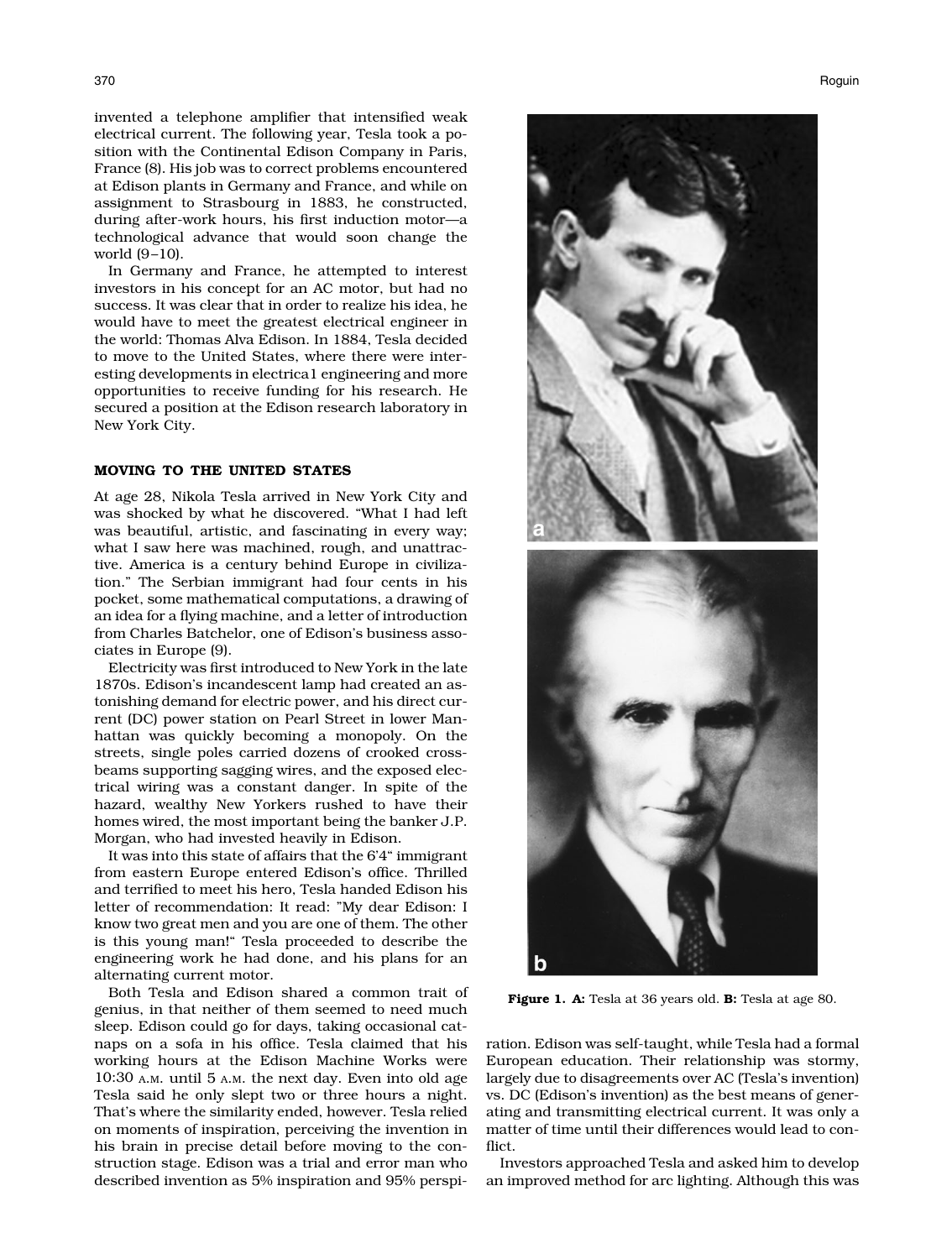



**Figure 2.** Tesla stamps. **A:** The Nikola Tesla postage stamp, United States, 1983. **B:** Commemorative Croatian Postage Stamp, 50th anniversary of the death of Nikola Tesla, 1993. **C:** Yugoslavia, 1953. **D:** Yugoslavia, 1976.

not the opportunity he had hoped for, the group was willing to finance the Tesla Electric Light Company. The proud new owner set to work and invented a unique arc lamp of beautiful design and efficiency. Unfortunately, all of the money earned went to the investors, and all Tesla got was a stack of worthless stock certificates.

# **INDEPENDENT LABORATORY**

But Tesla's luck was about to change. Mr. A.K. Brown of the Western Union Company agreed to invest in Tesla's idea for an AC motor. In 1887, in a small laboratory just a short distance from Edison's office, Tesla quickly developed all the components for the system of AC power generation and transmission that is used universally throughout the world today. "The motors I built there," said Tesla, "were exactly as I imagined them. I made no attempt to improve the design, but merely reproduced the pictures as they appeared to my vision and the

operation was always as I expected" (6). He recognized that the main advantage of the AC system was that, with transformers, it was easier and cheaper to transmit very high voltages over very long distances. He soon popularized the AC system, making it practical with out-of-step currents and rotating magnetic fields. Tesla gave exhibitions in his laboratory in which he lighted lamps without wires by allowing electricity to flow through his body, to allay fears of alternating current. He was often invited to lecture at home and abroad. The battle to produce his motor was over. But the struggle to introduce it commercially was only just beginning.

# **WESTINGHOUSE-TESLA COLLABORATION**

An adventurous Pittsburgh industrialist named George Westinghouse (1846 –1914), inventor of railroad air brakes, heard about Tesla's invention and thought it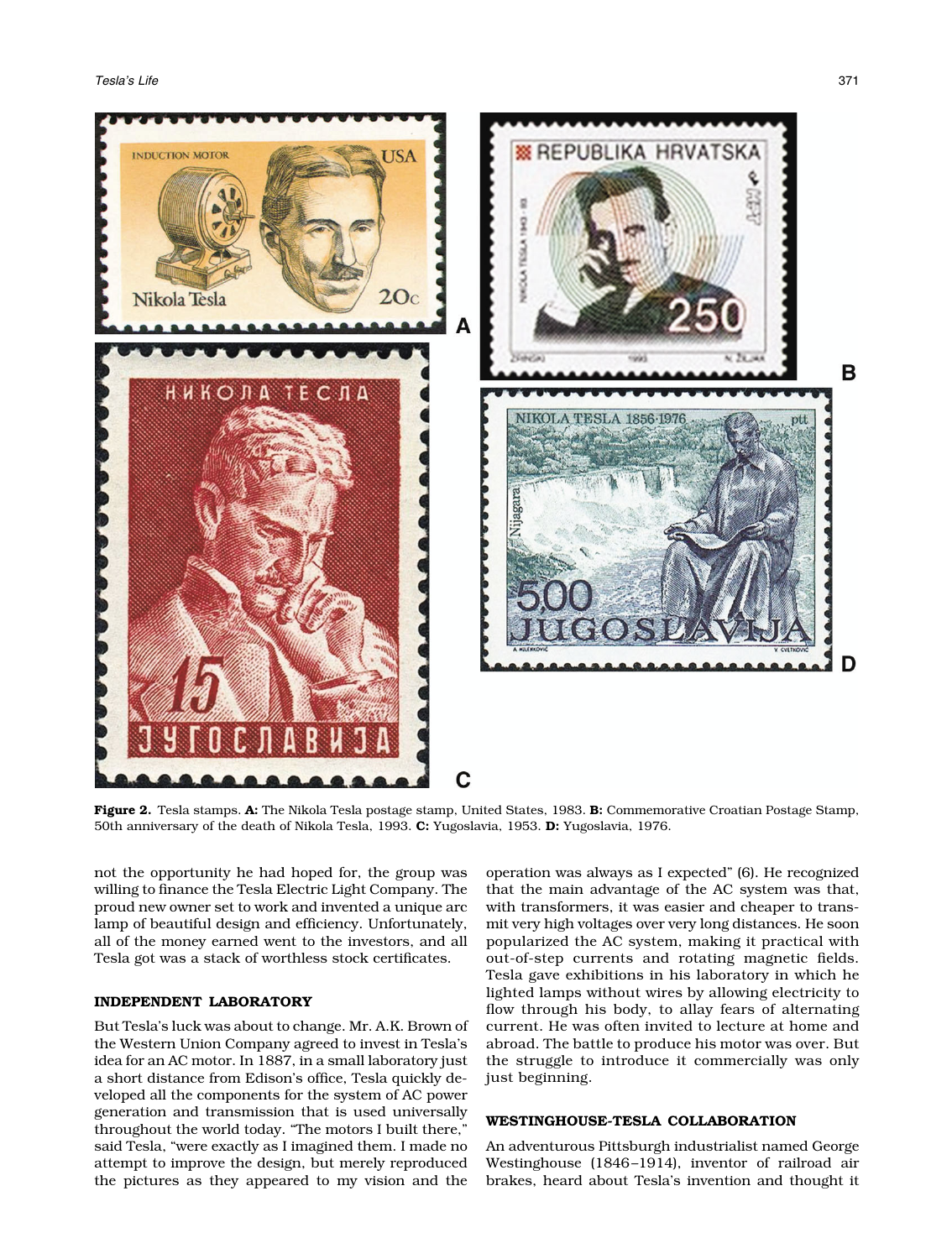could be the missing link in long-distance power transmission. He came to Tesla's laboratory and made an offer, purchasing the patents for \$60,000, which included \$5,000 in cash and 150 shares of stock in the Westinghouse Corporation. He also agreed to pay royalties of \$2.50 per horsepower of electrical capacity sold. With more inventions in mind, Tesla quickly spent half of his newfound wealth on a new laboratory. With the breakthrough provided by Tesla's patents, a fullscale industrial war erupted. At stake, in effect, was the future of industrial development in the United States, and whether Westinghouse's alternating current or Edison's direct current would be the chosen technology.

The Westinghouse Corporation won the bidding for illuminating the Chicago World's Fair, the first all-electric fair in history. The fair was also called the Columbian Exposition, in celebration of the 400th anniversary of Columbus discovering America. Up against the newlyformed General Electric (GE) Company (the company that had taken over the Edison Company), Westinghouse undercut GE's million-dollar bid by half. Much of GE's proposed expenses were tied to the amount of copper wire necessary to utilize DC power. Westinghouse's winning bid proposed a more efficient, costeffective AC system. The Columbian Exposition opened on May 1, 1893. That evening, President Grover Cleveland pushed a button and 100,000 incandescent lamps illuminated the fairground's neoclassical buildings. This "City of Light" was the work of Tesla, Westinghouse, and 12 new 1000-horsepower AC generation units located in the Hall of Machinery. In the Great Hall of Electricity, the Tesla polyphase system of AC power generation and transmission was proudly displayed. For the 27 million people who attended the fair, it was dramatically clear that the power of the future was AC.

This success was a factor in winning the contract to install the first power machinery at Niagara Falls; this machinery bore Tesla's name and patent numbers. The project carried power to Buffalo by 1896. The Niagara power plant proved the workability of Tesla's polyphase system of AC and established the kind of power system that would eventually be used throughout the United States and the world.

### **HIGH FREQUENCY ELECTRICITY AND WIRELESS TRANSMISSION OF ENERGY**

Back at his laboratory on Grand Street in New York City, Tesla engrossed himself in the exploration of highfrequency electricity. In 1888, Heinrich Hertz confirmed experimentally that an electric spark propagates electromagnetic waves into space. These discoveries identified radio waves and prompted intense speculation about new possibilities for electricity. Tesla began to search for a device that could transport him to this unexplored territory. He knew that higher frequencies would have many technical advantages; lamps could glow brighter, energy could be transmitted more efficiently, and this would all be less dangerous because the energy could pass harmlessly across the body (7–10).

Tesla began his high-frequency investigations by building rotary AC generators that could run at higher speeds; but as he approached 20,000 cycles per second, the machines began to fly apart, leaving him far short of his goal. The answer came with a remarkable device still known today as a Tesla coil, still widely used in radio and television sets and other electronic equipment for wireless communication. Patented in 1891, this invention took ordinary 60-cycle-per-second household current and stepped it up to extremely high frequencies—into the hundreds of thousands of cycles per second. In addition to high frequencies, the coil could also generate extremely high voltages.

With high frequencies, Tesla developed some of the first neon and fluorescent illumination. Tesla also became involved in X-ray research. One theory at the time was that blindness might be cured by X-rays. Tesla pointed out that there was no evidence for this. He was, however, convinced he had with X-rays discovered a way of stimulating the brain, and he repeatedly exposed his head to radiation. With exposures of 20 to 40 minutes he was able to show the bony outline of the skull, the orbit, mandible, and the connection of the vertebral column to the skull. He was the first to suggest that X-rays could be used therapeutically—perhaps to "project chemicals into the human body." His experiments with shadowgraphs were similar to those that were later used by Wilhelm Roentgen when he discovered X-rays in 1895. Upon hearing the news of Roentgen's discovery of the X-ray and its remarkable utility, Tesla promptly cabled his warm congratulations to the German physicist. Tesla felt his unpublished work had been validated and promptly began work on efficient generators for X-ray machines.

But these discoveries paled when compared to his discovery of November 1890, when he illuminated a vacuum tube wirelessly, having transmitted energy through the air. This was the beginning of Tesla's lifelong obsession: the wireless transmission of energy. In 1898, Tesla announced his invention of a teleautomatic boat guided by remote control. When skepticism was voiced, Tesla proved his claims before a crowd in New York's Madison Square by demonstrating the transmission of electrical energy with several radio-controlled model boats that he had constructed.

### **RADIO WAVES**

With his newly-created Tesla coils, the inventor soon discovered that he could transmit and receive powerful radio signals when they were tuned to resonate at the same frequency. When a coil is tuned to a signal of a particular frequency, it literally magnifies the incoming electrical energy through resonant action. By early 1895, Tesla was ready to transmit a signal 50 miles to West Point, New York. But in that same year, disaster struck. A building fire consumed Tesla's laboratory, destroying his work. The timing could not have been worse. In England, a young Italian experimenter named Guglielmo Marconi had been hard at work building a device for wireless telegraphy. The young Marconi had taken out the first wireless telegraphy patent in England in 1896. His device had only a two-circuit system, which some said could not transmit "across a pond." Later, Marconi set up long-distance demonstrations,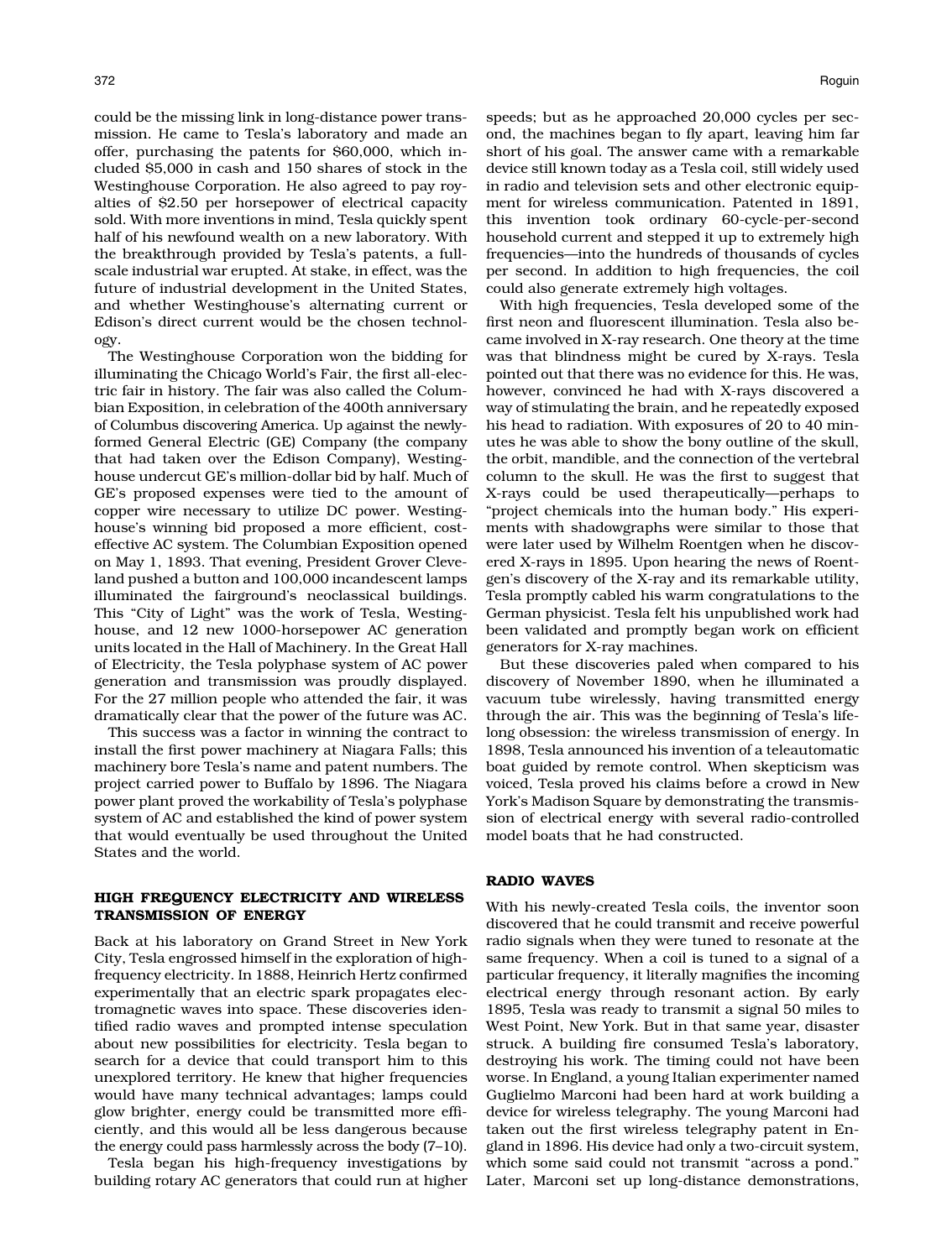using a Tesla oscillator to transmit the signals across the English Channel. Tesla filed his own basic radio patent applications in 1897. They were granted in 1900. Marconi's first patent application in America was turned down. Marconi's revised applications over the next three years were repeatedly rejected because of the priority of Tesla and other inventors.

#### **COLORADO SPRINGS**

In Colorado Springs, where he stayed from May 1899 until early 1900, Tesla continued his experiments on electricity, but this time on a larger scale than model boats. As before, his interests focused on transmission of high energy, sending and receiving wireless messages, and related issues pertaining to high-voltage electricity. He built a 200-kW transmitting tower that could produce lightning bolts so powerful they could overload the city's electrical generator. He lit 200 lamps without wires from a distance of 25 miles and created man-made lightning, producing flashes measuring 135 feet. In fact, during one experiment, he created an artificial lightning bolt that caused the municipal generator to catch fire, plunging the town into darkness.

Tesla discovered terrestrial stationary waves (9 – 10). By this discovery he proved that the earth could be used as a conductor and would be as responsive as a tuning fork to electrical vibrations of a certain pitch. At one time he was certain he had received signals from another planet in his Colorado laboratory, a claim that was met with derision in some scientific journals.

#### **THE WARDENCLYFFE PROJECT**

Returning to New York in 1900, Tesla began construction on Long Island of a wireless world broadcasting tower, the Wardenclyffe Tower, with \$150,000 in capital from financier J.P. Morgan. The purpose of this wireless 187-foot tower was to serve as a worldwide communications hub for broadcasting data, pictures, and music. Tesla also planned it as a beacon for precise time, to be used freely by all countries to set their clocks, and also as a navigation beacon for ships at sea. The tower, for which construction began in 1901, was a popular destination for tourists, who admired its sheer size. The project was abandoned in 1903 because of a financial panic, labor troubles, and Morgan's withdrawal of support. It was Tesla's greatest defeat. One now sees Tesla's tower as the first infant step toward the Internet, global positioning satellites, the atomic clock (now at the National Naval Observatory), and wireless communications (manifested in today's ubiquitous cell phones and their transmission towers).

#### **THE RADIO PATENT**

No patent is truly safe, as Tesla's career demonstrates. In 1900, the Marconi Wireless Telegraph Company Ltd., began thriving in the stock markets—due primarily to the Marconi family's connections with English aristocracy. British Marconi stock soared from \$3 to \$22 per share and the glamorous young Italian nobleman was internationally acclaimed. Both Edison and Andrew Carnegie invested in Marconi, and Edison became a consulting engineer of American Marconi. Then, on December 12, 1901, Marconi for the first time transmitted and received signals across the Atlantic Ocean. In 1904, the U.S. Patent Office suddenly and surprisingly reversed its previous decisions and gave Marconi a patent for the invention of radio. The reasons for this have never been fully explained, but the powerful financial backing for Marconi in the United States suggests one possible explanation.

Tesla was embroiled in other problems at the time, but when Marconi won the Nobel Prize in 1911, Tesla was furious. He sued the Marconi Company for patent infringement in 1915, but was in no financial condition to litigate a case against a major corporation. It wasn't until 1943—a few months after Tesla's death—that the U.S. Supreme Court upheld Tesla's radio patent. The court had a selfish reason for doing so. The Marconi Company was suing the United States government for use of its patents in World War I. The court simply avoided the action by restoring the priority of Tesla's patent over Marconi.

# **LATE YEARS**

Tesla's work shifted to turbines and other projects. Because of a lack of funds, his ideas remained in his notebooks, which are still examined by engineers for unexploited clues. Tesla was the recipient of the Edison Medal in 1917, the highest honor that the American Institute of Electrical Engineers could bestow.

Tesla was known for his elegance and singular habits. He dressed in formal attire, even while working in his various factories and laboratories. He allowed himself only a few close friends. Among them were the writers Robert Underwood Johnson, Mark Twain, and Francis Marion Crawford. He was quite impractical in financial matters. Tesla lived the greater part of his life in a suite at the Waldorf Astoria Hotel in New York. He was an eccentric, driven by compulsions and a progressive germ phobia. In fact, he didn't like to shake hands. He had a fixed routine—he always sat at the same table in the dining room. He had so many phobias that he couldn't have close relationships with women. He didn't like most of the jewelry that they wore or their perfume, and he couldn't bear to touch hair.

#### **TESLA AND WAR**

A great American patriot, Tesla feared a new form of warfare. He foresaw remote-controlled missiles, the submarine, and the modern jet fighter. All these predictions came true. Even in retirement, Tesla continued writing, lecturing, and encouraging other young inventors. On his 78th birthday, he announced that he was able to make a death-beam–producing machine that would be able to destroy an army of one million, 200 miles away, and bring down 10,000 planes at that distance. He thought that this weapon would end war because, if every nation had it, no one would dare attack because of its destructive nature. People would be